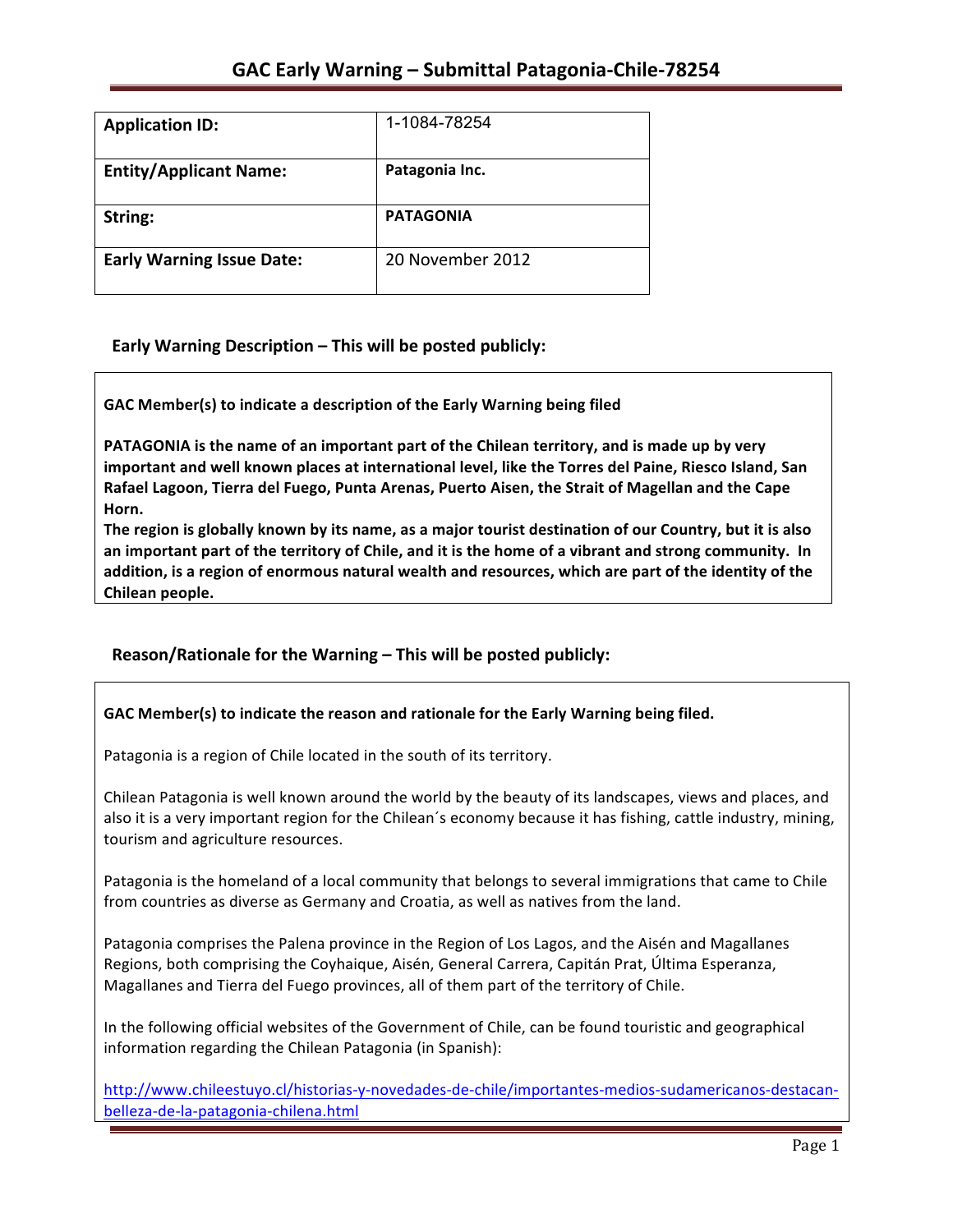http://www.chileestuyo.cl/historias-y-novedades-de-chile/come-to-feel-the-patagonia-obtiene-segundolugar-en-tourfilm-brazil.html

http://www.chileestuyo.cl/historias-y-novedades-de-chile/un-imperdible-en-la-patagonia-segundofestival-invernal-de-aysa-n-2011.html

http://www.chileestuyo.cl/historias-y-novedades-de-chile/expedicia-n-internacional-de-kayak-en-lapatagonia.html

http://www.chileestuyo.cl/historias-y-novedades-de-chile/nuestro-chile-21-maravillas-de-la-naturalezacavernas-de-ma-rmol.html

http://www.chileestuyo.cl/historias-y-novedades-de-chile/regia-n-de-aysa-n-el-paraa-so-de-la-pescapataga-nica.html

http://www.chileestuyo.cl/historias-y-novedades-de-chile/coyhaique-un-paraa-so-de-la-pesca-y-delavistamiento-de-ca-ndores.html

http://www.chileestuyo.cl/historias-y-novedades-de-chile/suma-rgete-en-los-genuinos-sabores-de-lapatagonia.html

Also, Patagonia –as a part of the South of Chile- appears in several old and antiques maps and books about the region, like "Historia de la Patagonia, Tierra del Fuego e Islas Malvinas" by Frédéric Lacroix, written in 1841, specially page 2 (http://books.google.cl/books?id=-

YPXmQ5wkJ0C&printsec=frontcover&source=gbs\_ge\_summary\_r&cad=0#v=onepage&q&f=false); or in these early maps about this area:

- J. Harrison: A Map of South America Published under the Patronage of the Duke of Orleans by D'Anville. Drawn and Engraved for J. Harrison: http://www.raremaps.com/gallery/enlarge/0305gh (map from 1791).
- John Russell: A General Map of South America Drawn From the Best Surveys: http://www.raremaps.com/gallery/enlarge/31812 (map from 1794).
- John Greenleaf: South America: http://www.raremaps.com/gallery/enlarge/30585 (map from 1842).
- John Tallis: South America: http://www.raremaps.com/gallery/enlarge/30647 (map from 1851)
- J Andriveau-Goujon: Amerique du Sud: http://www.raremaps.com/gallery/enlarge/14437 (map from 1858).

Those maps are an important precedent about how antique is the tradition that named these territories of Chile and Argentina as "Patagonia".

Finally, we can find in the following official documents the name "Patagonia":

1.- Article 3 of the Treaty of Limits of July 23, 1881, between the Republics of Argentina and Chile:

"As for the islands, to Argentina will belong the Island States, the near islets and the other islands that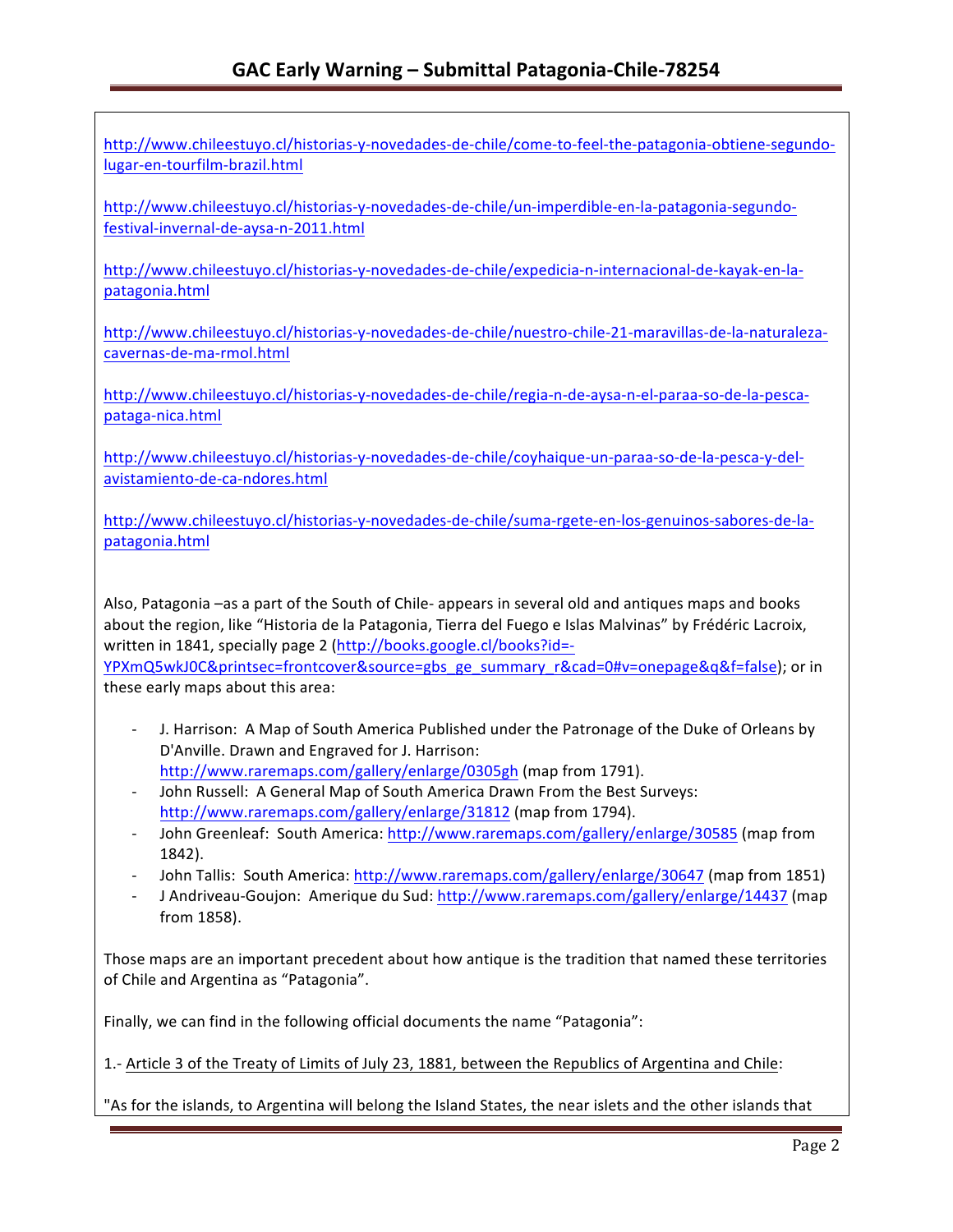there are on the East Atlantic, from Tierra del Fuego and eastern coasts of Patagonia; and to Chile will belong all the islands from the South of the Beagle Channel to Cape Horn and all of them at the west of the Tierra del Fuego"

2. - The Arbitration Award of April  $18^{th}$ , 1977, about the Beagle Channel, states the following for the term "Patagonia":

"For these purposes, it will consider like Patagonia the region that is located at the east of Los Andes and the south of the Río Negro to the Dungeness - Andes line described in the text above; for convenience purposes can be called **Patagonia**, strictly speaking. With the region that is located at the south of that line and until the Strait of Magellan (included, also, geographically, in the notion of Patagonia) sometimes were considered "Patagonia continental"; but this region -that is located at the west and to the north of the Strait and to the Dungeness - Andes line fits better the name "Patagonia". Other candidates for the name – according early writings and maps - would be: Isla Grande de Tierra del Fuego (Patagonia fueguina) and islands (archipelagic Patagonia) which, like the Magellanic Patagonia, could, however, comprise the Big Island" (Chiloe)."

According to that and the historical background that we have in the Chilean official documents, the name Patagonia covers the Chilean and Argentinian territory located at the south of latitude 40° South, i.e. from the south of the Valdivia River in the Region of Los Rios, Chile, and from the south of the Río Negro in the province of Neuguén, Argentina, to the far southern cone of South America.

3.- Finally, recently, on November  $8<sup>th</sup>$ , 2012, was signed a Ministerial Statement between Chile and Argentina Governments, where all the Ministers of both countries indicate the following:

*"They agreed on the importance of protecting the use of the name Patagonia, in all the international*  forums, because it is an important geographic region belonging to the territory of both countries."

The original text (in spanish) can be found in the official web site of the Foreign Affairs Ministry of Chile(page  $14$ ):

http://www.minrel.gob.cl/prontus\_minrel/site/artic/20121108/asocfile/20121108174808/declaracion\_d e\_ministros.pdf

Taking into account all the previous considerations, Chile does not accept the .patagonia request for a brand TLD, as it is shown in the list of New gTLD Applied for Strings.

The national community and geographic meaning of the requested TLDs must prevail above any brand interest.

This case of .patagonia must not become a precedent for other brand TLDs capturing names of regions of countries in this and next rounds of new gTLD applications.

### **Possible Remediation steps for Applicant – This will be posted publicly:**

GAC Member(s) to identify possible remediation steps to be taken by the applicant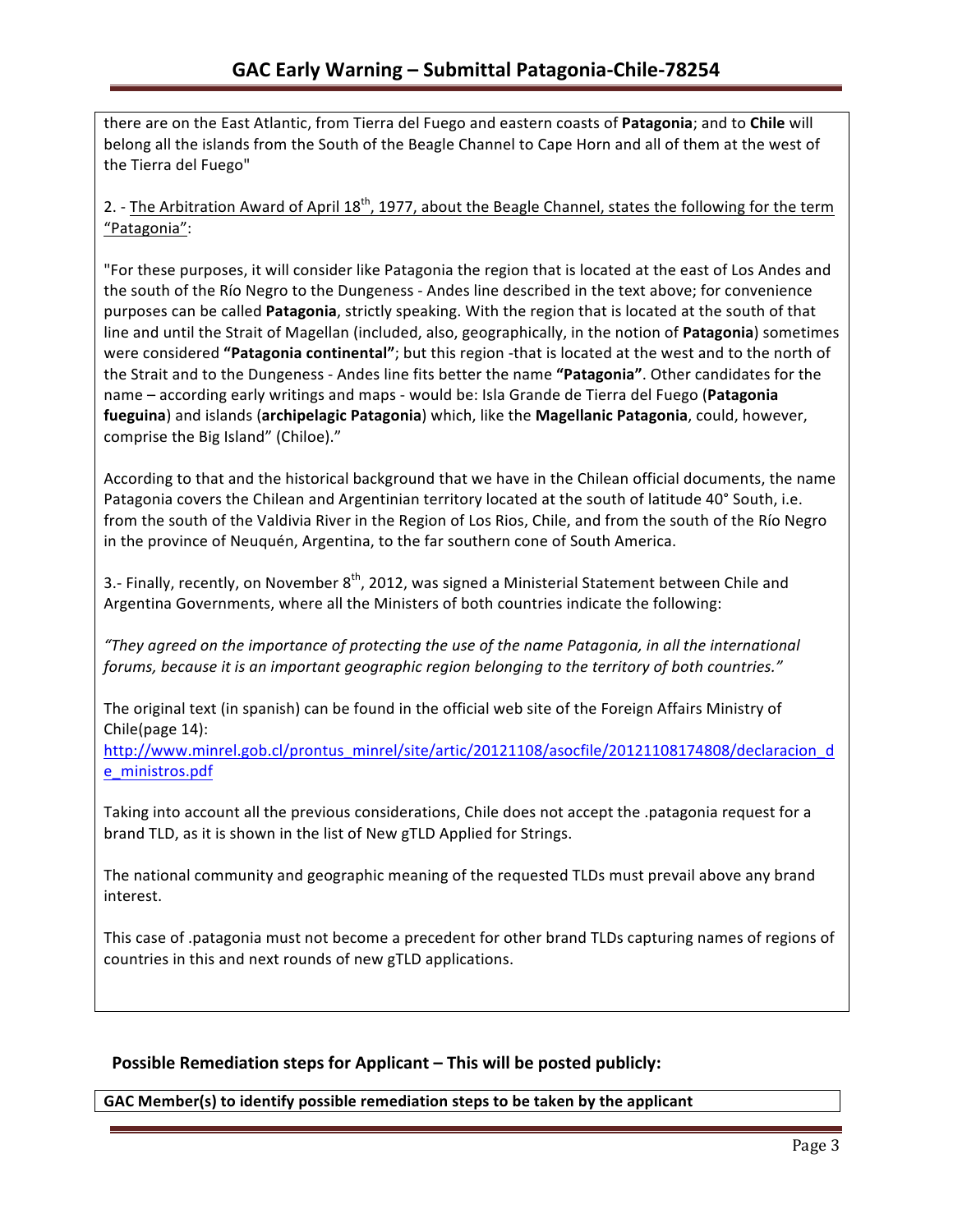The applicant shall withdraw its application based on the information and reasons provided above

### Further Notes from GAC Member(s) (Optional) – This will be posted publicly:

# **INFORMATION FOR APPLICANTS**

# **About GAC Early Warning**

The GAC Early Warning is a notice only. It is not a formal objection, nor does it directly lead to a process that can result in rejection of the application. However, a GAC Early Warning should be taken seriously as it raises the likelihood that the application could be the subject of GAC Advice on New gTLDs or of a formal objection at a later stage in the process. Refer to section 1.1.2.4 of the Applicant Guidebook (http://newgtlds.icann.org/en/applicants/agb) for more information on GAC Early Warning.

# **Instructions if you receive the Early Warning**

**ICANN** strongly encourages you work with relevant parties as soon as possible to address the concerns **voiced in the GAC Early Warning.** 

#### **Asking questions about your GAC Early Warning**

If you have questions or need clarification about your GAC Early Warning, please contact gacearlywarning@gac.icann.org. As highlighted above, ICANN strongly encourages you to contact gacearlywarning@gac.icann.org as soon as practicable regarding the issues identified in the Early Warning. 

#### **Continuing with your application**

If you choose to continue with the application, then the "Applicant's Response" section below should be completed. In this section, you should notify the GAC of intended actions, including the expected completion date. This completed form should then be sent to gacearlywarning@gac.icann.org. If your remediation steps involve submitting requests for changes to your application, see the change request process at http://newgtlds.icann.org/en/applicants/customer-service/change-requests.

In the absence of a response, ICANN will continue to process the application as submitted.

#### **Withdrawing your application**